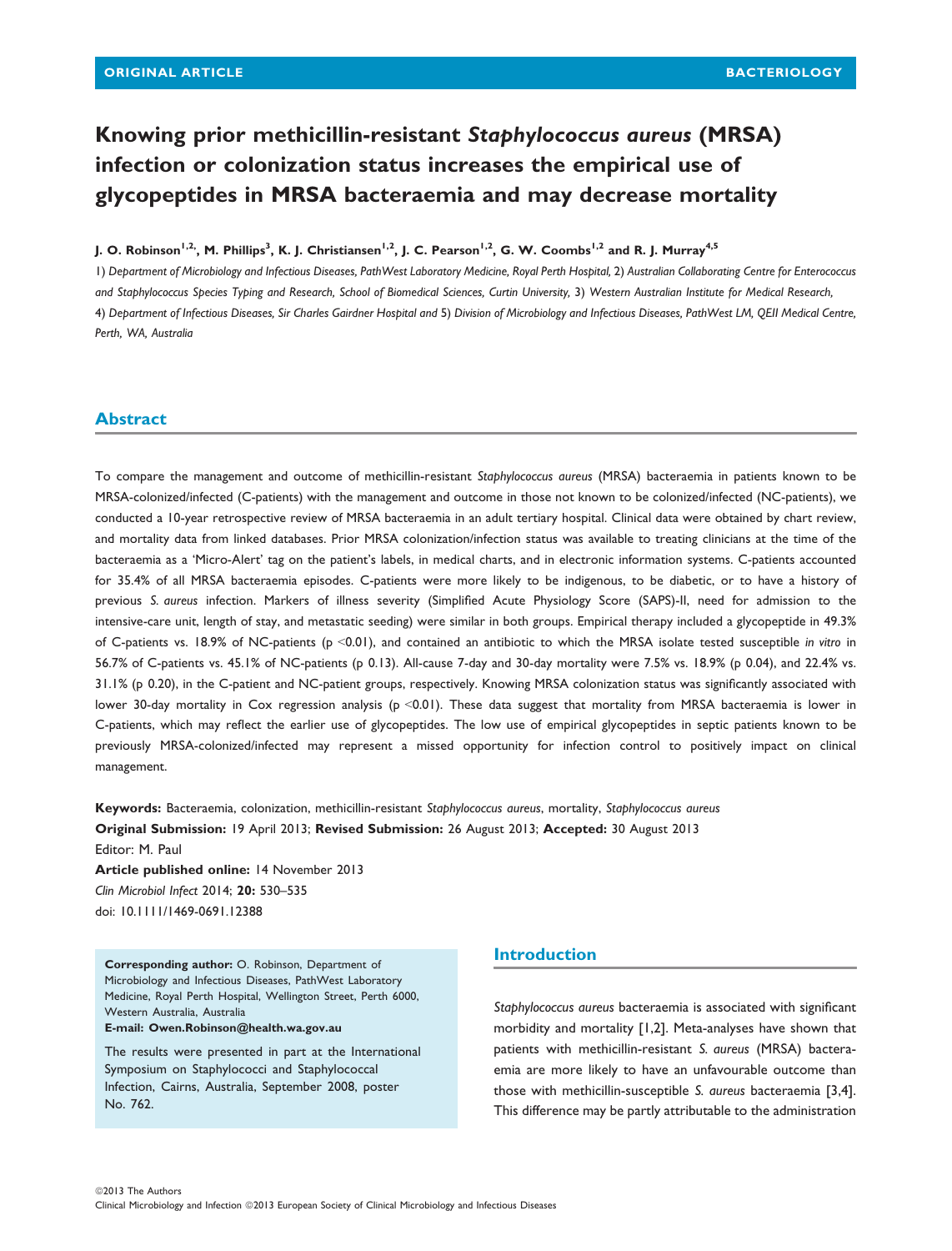of antibiotics without in vitro activity against MRSA while susceptibility results are pending; inappropriate therapy given within the first 45–8 h after the blood culture was taken has been shown to be an independent predictor of mortality in MRSA bacteraemia [5,6].

S. aureus colonization often precedes invasive infection [7]. A study on the long-term risk of MRSA colonization has shown that 29% of patients with previous MRSA colonization develop an infection, occurring on average 102 days after the initial isolation of MRSA [8]. Although awareness of prior MRSA colonization status could impact on patient treatment for invasive MRSA infection, data on MRSA colonization status are primarily collated and used for infection control purposes, and are not always available to the treating physician when a patient presents to hospital.

In Western Australia, demographic data, together with outpatient and inpatient visits of patients attending public hospitals, are recorded in a common database. Known carriers of antibiotic-resistant organisms are recorded in this database (Micro-Alert), which helps infection control staff to implement appropriate measures to prevent MRSA transmission.

In this study, we aimed to determine whether information on prior MRSA infection/colonization status (provided by the Micro-Alert system and available to clinicians) impacted on the management and outcome of patients with MRSA bacteraemia.

# Materials and Methods

### Case ascertainment and clinical data collection

We conducted a 10-year retrospective review of all episodes of MRSA bacteraemia that occurred in a 955-bed adult teaching hospital between June 1997 and June 2007, as previously described [1]. Episodes were identified by use of the Microbiology Department's database. Demographic and clinical data were obtained from chart review. Severity of illness at the time of the bacteraemia was evaluated according to the Simplified Acute Physiology Score (SAPS)-II [9], intensive-care unit (ICU) admission, duration of fever, bacteraemia with positive blood culture for >24 h, and the presence of infective endocarditis (as defined in [10]) or metastatic infection. Additionally, length of hospital stay and time from the first positive blood culture to discharge were determined. All-cause mortality at 7 days and 30 days following the day of MRSA bacteraemia were determined from clinical information systems, which are data-linked to the Western Australian Registry of Deaths.

### **Definitions**

An episode of MRSA bacteraemia was defined as culture of the organism in one or more sets of blood cultures. If a patient had

more than one episode of MRSA bacteraemia, only the first episode was included in the analysis.

## Colonization status

In our centre, systematic MRSA screening is performed only on patients at high risk of importing MRSA from another institution, or those in whom MRSA infection is particularly troublesome, such as those undergoing cardiothoracic/ orthopaedic surgery or patients in the bone marrow transplant unit or ICU. MRSA screening is performed with a nasal swab and a swab of any wound, ulcer, or skin lesion.

Since 1997, all patients and healthcare workers colonized or infected with MRSA have been notified to the Western Australian Department of Health, and MRSA isolates have been referred to the Australian Collaborating Centre for Enterococcus and Staphylococcus Species (ACCESS) Typing and Research. A Micro-Alert tag is then electronically added to the patient identification label, which is used on subsequent public hospital admissions. The Micro-Alert label remains as long as the patient is not successfully decolonized with documentation of two negative sets of swabs (nose, throat, and perineum) in the absence of ongoing wounds, invasive devices, and/or antimicrobial therapy. Decolonization is performed on patients with MRSA colonization prior to elective orthopaedic or cardiovascular surgery, and on patients transferred to our rehabilitation facility, to avoid transmission via shared physiotherapy equipment.

Episodes of MRSA bacteraemia were considered as occurring in known colonized patients (C-patients) if patients were 'Micro-Alerted' at least 2 days prior to the positive blood culture. All other patients were considered as not known to be colonized (NC-patients).

S. aureus identification and susceptibility testing were performed as previously described [1].

#### Antimicrobial therapy

Details of antimicrobial therapy administered were obtained from medication charts. Empirical antimicrobial therapy (i.e. therapy administered prior to the susceptibility results being available) was considered to be 'active' if the MRSA isolated was susceptible in vitro to one or more of the agents that were administered. This included regimens that were composed of an agent or agents not generally recommended for the treatment of MRSA bacteraemia at our institution (e.g. ciprofloxacin, gentamicin, doxycycline, erythromycin, clindamycin, and azithromycin). The absence of a routine D-test for the detection of inducible resistance to clindamycin did not have any impact, as no patients were treated with clindamycin as the sole active agent. Empirical therapy was considered to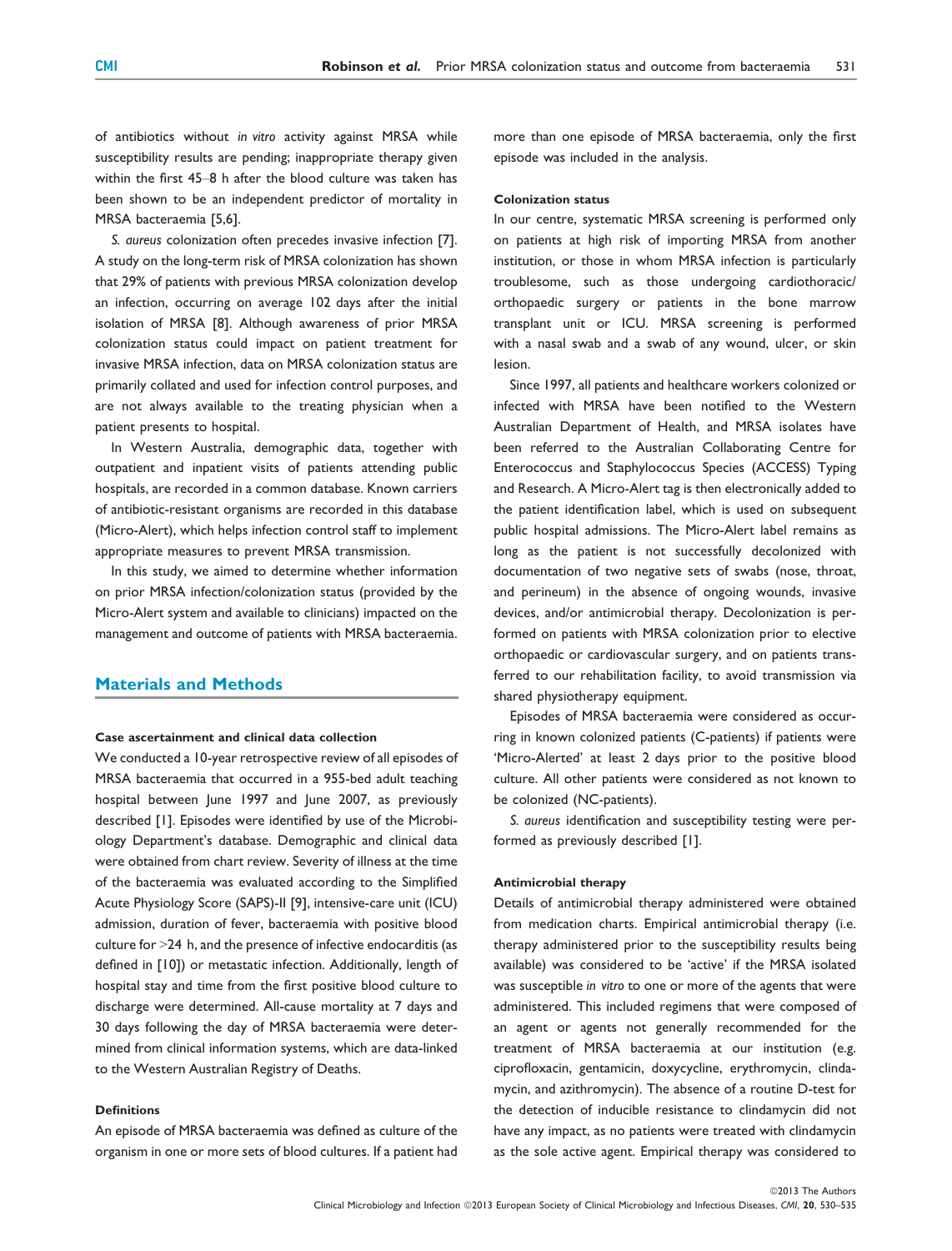be 'inactive' if it was composed of an agent or agents without in vitro anti-MRSA activity.

### Statistical methods

Means were compared by use of Student's t-test or the Mann– Whitney non-parametric test when appropriate. Percentages were compared by use of Pearson's  $\chi^2$ -test or Fisher's exact test. Groups were compared by means of the log-rank test. A p-value of <0.05 was considered to be significant. A series of univariate logistic regression models with 30-day mortality as the dependent variable were used to identify potential predictors of mortality risk. The variables chosen were those with at least 90% non-missing observations and a univariate p -value of <0.1. The variables chosen for inclusion on the basis of univariate analysis were nosocomial infection, SAPS-II, metastatic seeding, 'active' empirical treatment, age, dialysis, and Aboriginal heritage. Because of the relatively low number of episodes, the variables entered into the Cox regression model were limited to the most significant. The validity of the proportional hazards model was determined with the phtest based on Schoenfeld residuals. All statistical analyses were performed in SPSS 18.0 for Windows (SPSS, Chicago, IL, USA) and STATA (Version 12; StataCorp LP, College Station, TX, USA).

This study was approved by our institution's ethics committee.

# **Results**

Two hundred and four episodes of MRSA bacteraemia in 194 patients were identified over the study period. Charts were obtainable for 189 patients (97.4%) with 197 episodes of bacteraemia (96.6%). Eight episodes of bacteraemia were removed because they occurred in patients already in the database. All further analyses refer to these 189 episodes. Sixty-seven episodes of MRSA bacteraemia (35.4%) occurred in C-patients, and 122 (64.6%) in NC-patients.

## Demographics and risk factors

Demographic data and risk factors are shown in Table 1. Diabetes and dialysis were more frequent in the C-patient group than in the NC-patient group (respectively: 32/67 (47.8%) vs. 33/122 (27.0%), p <0.01; and 16/67 (23.9%) vs. 9/ 122 (7.4%), p <0.01). Aboriginal/Torres Strait islander ethnicity was also more frequent in the C-patient group (19/67 (28.4%) vs. 17/122 (3.9%), p 0.01). As expected, hospitalization/outpatient clinic attendance in the past year and a history of previous invasive S. aureus infection were also more frequent in the C-patient group (Table 1).

TABLE 1. Demographics, risk factors and source of bacteraemia

|                                                                      | Known<br>colonization<br>(C-patients) | No known<br>colonization<br>(NC-patients) | p      |
|----------------------------------------------------------------------|---------------------------------------|-------------------------------------------|--------|
| No. (%)                                                              | 67(35.4)                              | 122(63.1)                                 |        |
| Male, no. (%)                                                        | 35(52.2)                              | 77 (68.8)                                 | 0.15   |
| Median age in years (range)                                          | $62$ (12-95)                          | 68.5 $(16-96)$                            | 0.27   |
| Aboriginal/Torres                                                    | 19(28.4)                              | 17(13.9)                                  | 0.02   |
| Strait islander, no. (%)                                             |                                       |                                           |        |
| Diabetes, no. (%)                                                    | 32 (47.8)                             | 33 (27.0)                                 | < 0.01 |
| Intravenous drug use, no. (%)                                        | 0                                     | 4(3.3)                                    | 0.13   |
| Solid or haematological                                              | 13(19.4)                              | 26(21.3)                                  | 0.76   |
| malignancy, no. (%)                                                  |                                       |                                           |        |
| Immunosuppressive treatment,<br>no. (%)                              | 5(7.53)                               | 14(11.5)                                  | 0.38   |
| Previous invasive Staphylococcus<br><i>aureus</i> infection, no. (%) | 21(31.3)                              | 9(7.4)                                    | < 0.01 |
| Dermatological condition, no. (%)                                    | 5(7.5)                                | 4(3.3)                                    | 0.20   |
| Hospitalization/clinic in past year,<br>no. (%)                      | 49 (73.1)                             | 58 (47.5)                                 | < 0.01 |
| Residence in long-term-healthcare<br>facility, no. (%)               | 17(25.4)                              | 31(25.4)                                  | 0.99   |
| Human immunodeficiency virus<br>infection, no. (%)                   | 1(1.5)                                | (0.8)                                     | 0.67   |
| Dialysis, no. (%)                                                    | 16(23.9)                              | 9(7.4)                                    | < 0.01 |
| Primary bacteraemia <sup>a</sup> , no. (%)                           | 7(10.4)                               | 30(26.4)                                  | 0.02   |
| Skin/soft tissue infection, no. (%)                                  | 15(22.4)                              | 19(15.6)                                  | 0.24   |
| Intravascular catheter, no. (%)                                      | 18(26.9)                              | 31(25.4)                                  | 0.83   |
| Bone/joint infection, no. (%)                                        | 10(14.9)                              | 11(9.0)                                   | 0.22   |
| Respiratory tract infection, no. (%)                                 | 4(6.0)                                | 17(13.9)                                  | 0.10   |
| Digestive tract infection, no. (%)                                   | 3(4.5)                                | (0.8)                                     | 0.10   |
| Endovascular infection, no. (%)                                      | 4(6.0)                                | 5(4.1)                                    | 0.56   |
| Intravenous drug use, no. (%)                                        | $\Omega$                              | (0.8)                                     | 0.46   |
| Urinary tract infection, no. (%)                                     | 2(3.0)                                | 2(1.6)                                    | 0.54   |
| Surgical site infection, no. (%)                                     | 4(6.0)                                | 5(4.1)                                    | 0.56   |

<sup>a</sup>No source identified.

The values are in bold to highlight that they are statistically significant.

### Source of bacteraemia

When identified, the source of MRSA bacteraemia was similar between C-patients and NC-patients, with a predominance of catheter-related bacteraemia, followed by skin/soft tissue, bones/joints and the respiratory tract as the clinical source of the bacteraemia. No source for the bacteraemia was identified in seven of 67 (10.4%) C-patients, and in 30 of 122 (26.4%) NC-patients (p 0.02) (Table 1).

#### Severity of infection

SAPS-II was statistically not different between C-patients and NC-patients (median 37 (range 12–77) vs. 41 (range 14–84), p 0.08). There were no significant differences between the two groups regarding ICU admission (8/67 (11.9%) vs. 13/122 (10.7%), p 0.79), length of stay (median 21 days (range 0–137 days) vs. 21 days (range 0–209 days), p 0.79, in C-patients and NC-patients, respectively) or the percentage of patients with positive blood culture for >24 h (15/28 (53.6%) vs. 31/58 (53.4%), p 0.99). Furthermore, the duration of fever (2 days (range 0–19 days) vs. 2 days (range 0–33 days), p 0.32), the presence of endocarditis (2/67 (3.0%) vs. 8/122 (6.6%), p 0.29) and the presence of metastatic seeding (7/67 (10.4%) vs. 21/122 (17.2%), p 0.21) were similar between C-patients and NCpatients.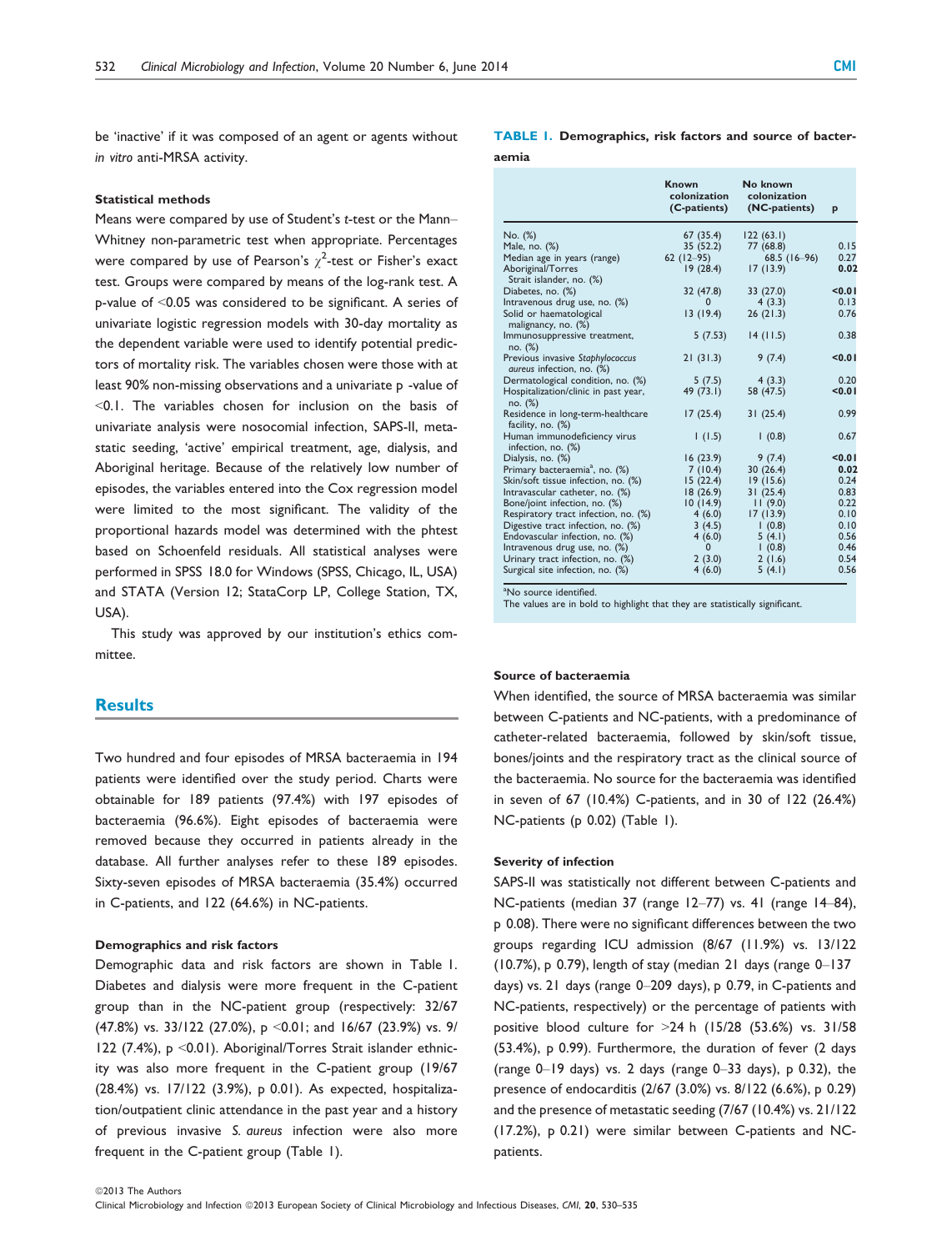## Management

Initial empirical antimicrobial therapy was 'active' in 38 of 67 (56.7%) C-patients and 55 of 122 (45.1%) NC-patients (p 0.13) (Table 2). Empirical therapy included a glycopeptide in 33 of 67 (49.3%) C-patients and 23 of 122 (18.9%) NC-patients (p <0.01). The time between arrival of the blood culture in the laboratory and the time of the first dose of glycopeptide was significantly shorter in C-patients than in NC-patients (1 day (range -13–5 days) vs. 2 days (range -1–12 days), respectively, p <0.01). Definitive antimicrobial therapy included a glycopeptide in all cases, and the median duration of therapy was 13 days (range 0–217 days) in C-patients, and 14 days (range 0–288 days) in NC-patients (p 0.09).

## **Outcome**

The overall 7-day mortality rate was five of 67 (7.5%) in C-patient episodes, and 23 of 122 (18.9%) in NC-patient episodes (OR 0.35, 95% CI 0.13–0.96, p 0.04). At 30 days, the all-cause mortality rate reached 15 of 67 (22.4%) and 38 of 122 (31.1%), respectively (OR 0.64, 95% CI 0.32–1.27, p 0.20). Cox regression showed a 60% reduction in mortality in  $C$ -patient episodes (risk difference  $-0.58$ , p $\leq 0.01$ ) after adjustment for SAPS-II, aboriginality, and whether active therapy was given (Table 3).

Patients who received active empirical therapy had a lower 7-day mortality rate than those whose initial empirical therapy was not active (9.7% vs. 19.8%, OR 0.43, 95% CI 0.19–1.0, p 0.05). The difference was more marked at 30 days (19.4% vs. 36.5%, OR 0.42, 95% CI 0.22–0.81, p 0.01).

## **Discussion**

This study shows that over one-third of patients with MRSA bacteraemia are known to be colonized with this pathogen

TABLE 2. Initial 'active' empirical antimicrobial therapy

|                                        |                | the single 'active' agent |
|----------------------------------------|----------------|---------------------------|
| Known to be colonized ( $n = 38$ )     |                |                           |
| Aminoglycoside                         | 9              | 4 $(44.4)^{a}$            |
| Glycopeptide                           | 33             | 28 (84.8)                 |
| Ouinolone                              | $\mathcal{P}$  | 0(0)                      |
| Not known to be colonized ( $n = 55$ ) |                |                           |
| Aminoglycoside                         | 27             | $22 (81.5)^{a}$           |
| Clindamycin                            |                | 0(0)                      |
| Doxycycline                            |                | 0(0)                      |
| Glycopeptide                           | 23             | 20(86.9)                  |
| Macrolide                              | 4              | 3(75)                     |
| Quinolone                              | 4              | 2(50)                     |
| Rifampicin                             | $\overline{2}$ | 0(0)                      |
| Trimethoprim                           |                | 0(0)                      |

<sup>a</sup>p 0.003 for comparison between episodes where patients are known to be colonized and those where patients are not known to be colonized.

#### TABLE 3. Cox regression analysis

|      |      | p       |
|------|------|---------|
| 0.37 | 0.91 | 0.02    |
| 1.60 | 25.9 | 0.01    |
| 0.22 | 0.74 | < 0.014 |
| 0.07 | 1.00 | 0.05    |
|      |      |         |

Cl<sub>95%</sub>, Lower Confidence Interval; SAPS, Simplified Acute Physiology Score; UCI95%, Upper Confidence Interval. The model shows a 60% reduction in risk of death for C-patients (risk difference -0.58, p 0.006) after adjustment for SAPS-II, Aboriginality, and whether an effective therapy was given. There is an interaction between SAPS-II and effective therapy that is incorporated in the adjustment.

when empirical therapy is initiated. Similar findings have been reported previously: 75 of 287 (26.1%) patients with MRSA bacteraemia had a documented history of MRSA colonization or infection [11].

Less than half of C-patients received a glycopeptide as part of their empirical therapy in this study. There are several possible explanations for this. First, the Micro-Alert tag on the patient's identification label is small, and clinicians are not routinely educated as to the meaning of the Micro-Alert tag. Indeed, this system was implemented for infection control purposes, and was not designed to assist clinicians in patient management. Second, glycopeptide use is heavily restricted at our institution, and clinicians require pre-approval from a microbiologist/infectious disease physician, which could have further limited glycopeptide use.

This study showed that C-patients had a lower 7-day all-cause mortality rate than NC-patients. Furthermore, knowing that a patient was colonized remained a significant protective variable in our Cox regression analysis. As C-patients were more likely than NC-patients to be empirically treated with an antibiotic against which the isolate tested susceptible in vitro, we postulate that this difference in outcome may be related to the difference in the antimicrobial therapy. These results add to the growing evidence that, in the septic patient, active empirical therapy is associated with a lower mortality rate than therapy without in vitro activity against the isolated pathogen: Lodise et al. demonstrated that S. aureus bacteraemia-attributable mortality was increased when active therapy was delayed beyond 45 h after the blood culture was taken [5]. Similar results have been published from the USA [12] and Spain [13]. However, others have failed to demonstrate a benefit of early active therapy [14,15]. These conflicting results may be attributable to antibiotics other than glycopeptides not being considered as appropriate antimicrobial therapy, despite having in vitro activity [15], or an excessively long period (2 days) being considered to be appropriate for the initiation of active therapy [5,14].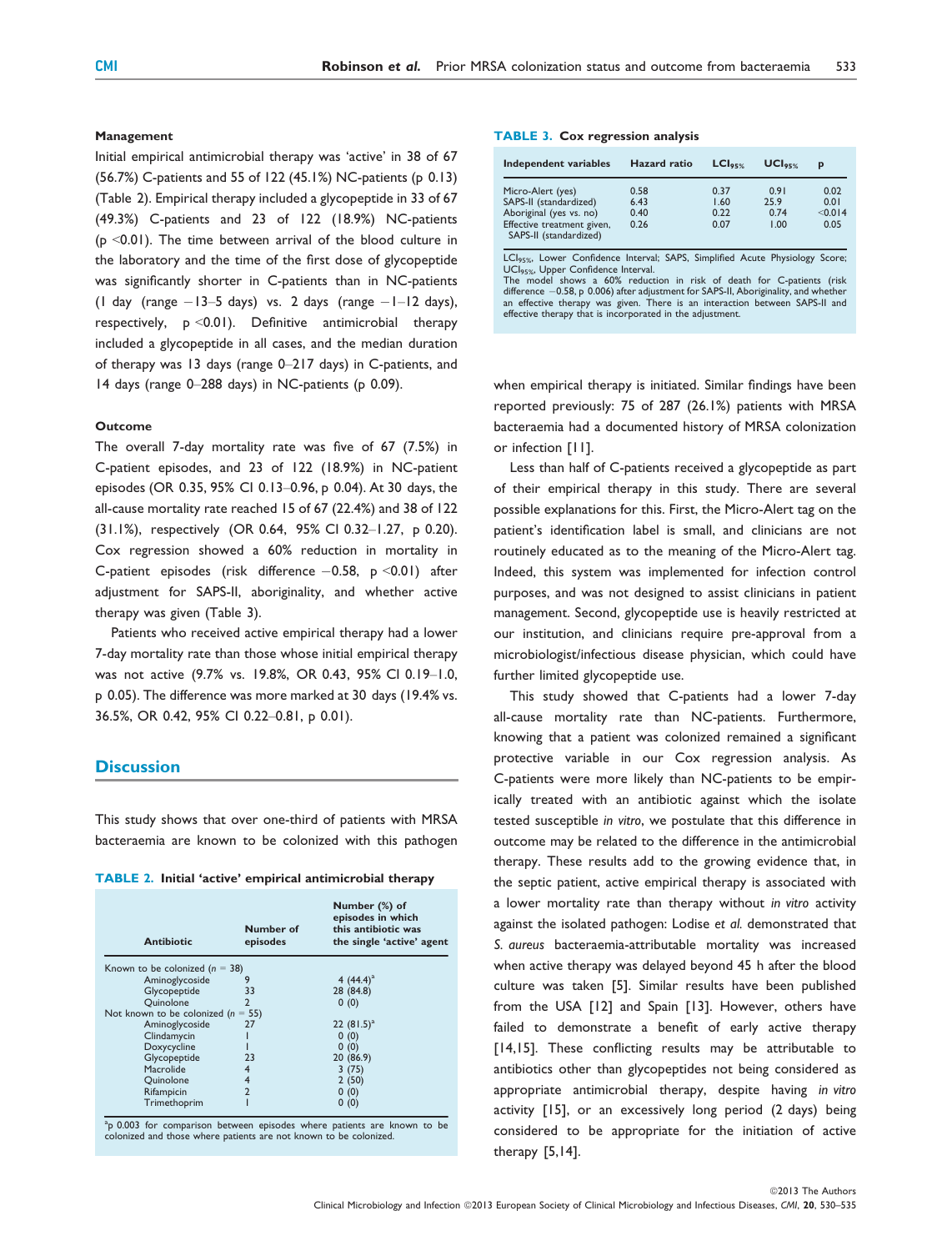An alternative explanation for the lower mortality rate among C-patients could be the acquisition of protective immunity to S. aureus. However, despite the generation of specific antibodies after invasive infection, it has not been established that this immune response results in protection against re-infection [16]. Furthermore, capsular polysaccharide vaccines, as well as virulence factor-based vaccines and iron-binding protein-based vaccines, have so far failed to demonstrate any reduction in invasive staphylococcal infection [16]. In fact, for the latter, a trial had to be prematurely stopped because of increased mortality among those who did develop an invasive staphylococcal infection after immunization, without any reduction of its incidence [17]. Nevertheless, cell-mediated immunity may play a role, as patients with defects in T-cell immunity, such as those with human immunodeficiency virus infection or Job's syndrome, experience recurrent and often more severe cutaneous infections [16].

This study has important limitations. First, data were collected retrospectively, and possible non-identified confounders may have skewed the data. Second, C-patients are demographically different from NC-patients. Indeed, we have found that patients known to be colonized are more likely to be diabetic, to be on dialysis, to be aboriginal/Torres Strait islanders, or to have had a hospitalization/outpatient clinic visit in the past 12 months. However, if these variables did affect our results, they should have increased mortality in the C-patients, as diabetic or dialysis patients are known to have increased mortality, and aboriginal/Torres Strait islanders have a lower life-expectancy [18,19]. Despite these demographic differences, it is noteworthy that the severity of the infections as measured by SAPS-II, the need for ICU admission, the duration of fever, or the proportion of patients with positive repeat blood cultures, was similar between groups.

Universal MRSA screening on admission has been advocated by some experts [20], and is now compulsory in some US hospitals [21]. However, conflicting results have been reported on the utility of this strategy. In a prospective cross-over cohort study, Harbarth et al. failed to demonstrate any reduction in nosocomial MRSA infections, possibly because of the low baseline MRSA infection rate [22]. However, Robicsek et al. showed, in an observational study over three consecutive periods, that the introduction of universal MRSA screening on admission was associated with a significant decrease in the prevalence of MRSA infections [23]. These studies were aimed at assessing the usefulness of universal MRSA screening for prevention of MRSA transmission, but they did not investigate the impact of MRSA screening on antimicrobial prescribing. Presurgical screening has been effectively used to identify MRSA colonization, to allow either

decolonization prior to surgery or adjustment of perioperative antimicrobial prophylaxis [24]. Our study demonstrates that the lack of clinician awareness regarding the significance of the Micro-alert tag may be a correctable missed opportunity to support appropriate decision-making in antimicrobial prescribing in septic patients. However, this strategy needs prospective validation before it can be recommended to other hospitals, as the systematic use of glycopeptides in patients known to be colonized with MRSA but who ultimately do not have an infection caused by MRSA may lead to unnecessary toxicity and an increase in resistance. Whether a similar process may be equally effective for other pathogens, such as vancomycin-resistant enterococci and multiresistant Gram-negative bacilli, needs to be determined. The use of a 'microbiological passport', similar to the biological passport of some professional athletes, containing the results of previous colonization or infection with multiresistant organisms, could be an attractive strategy, and may help not only in reducing the transmission of these pathogens, but also in improving the initial management and outcome of septic patients.

# Financial Disclosure

This research was supported by the Department of Microbiology and Infectious Diseases, Royal Perth Hospital, Perth, Australia.

# Transparency Declaration

The authors declare no conflict of interests.

# **References**

- 1. Robinson JO, Pearson JC, Christiansen KJ, Coombs GW, Murray RJ. Community-associated versus healthcare-associated methicillin-resistant Staphylococcus aureus bacteraemia: a 10-year retrospective review. Eur J Clin Microbiol Infect Dis 2009; 28: 353–361.
- 2. Turnidge JD, Kotsanas D, Munckhof W et al. Staphylococcus aureus bacteraemia: a major cause of mortality in Australia and New Zealand. Med J Aust 2009; 191: 368–373.
- 3. Whitby M, McLaws ML, Berry G. Risk of death from methicillin-resistant Staphylococcus aureus bacteraemia: a meta-analysis. Med J Aust 2001; 175: 264–267.
- 4. Cosgrove SE, Sakoulas G, Perencevich EN, Schwaber MJ, Karchmer AW, Carmeli Y. Comparison of mortality associated with methicillin-resistant and methicillin-susceptible Staphylococcus aureus bacteremia: a meta-analysis. Clin Infect Dis 2003; 36: 53–59.
- 5. Lodise TP, McKinnon PS, Swiderski L, Rybak MJ. Outcomes analysis of delayed antibiotic treatment for hospital-acquired Staphylococcus aureus bacteremia. Clin Infect Dis 2003; 36: 1418–1423.